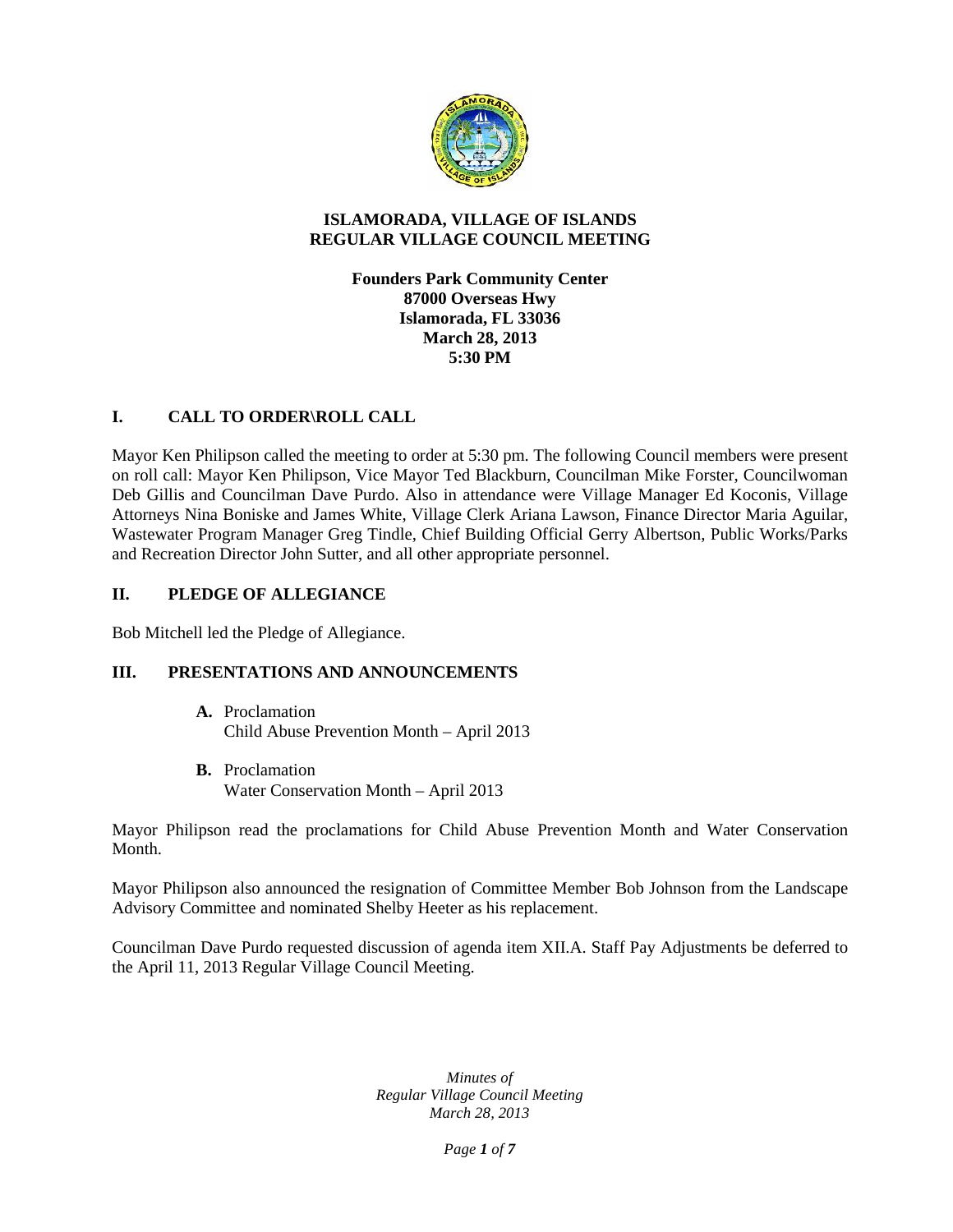## **IV. PUBLIC COMMENT**

Mayor Ken Philipson called for public comment. George Paul inquired whether the flow chart for sewer hookup and decommissioning was complete. Larry Barr spoke regarding wastewater assessments for condominiums and North Plantation Key. David Makepeace commented on Council's business practices. George Scott requested Council authorize street resurfacing on South Coconut Palm, and spoke regarding the purchase of a vacuum trailer and other sewer expenses. Barry Wray spoke about the Florida Keys Environmental Coalition and requested permission to present a formal proposal to Council. Council consented to Mr. Wray collaborating with the Village Manager to have the proposed item placed on a future agenda. Angel Borden expressed concern over the time necessary for reestablishment of the Ad Hoc Solid Waste Services Citizens' Advisory Committee. David Makepeace, Chairperson, Water Quality Improvement Citizens' Advisory Committee (WQICAC), invited Barry Wray to make his presentation at the May 2013 WQICAC Meeting. Mayor Philipson closed public comment.

### **V. AGENDA: Request for Deletion / Emergency Additions**

There were no deletions or emergency additions to the agenda.

### **VI. CITIZENS' ADVISORY COMMITTEE UPDATES**

#### **A.** Workforce Affordable Housing Citizens' Advisory Committee

Committee Member Keith Douglass provided an update to Council on the behalf of the Workforce Affordable Housing Citizens' Advisory Committee, presenting a list of the Committee's goals with regard to agenda item XI.C (Tab 8). Councilman Mike Forster inquired what the Wet Net unit rental rates are. Committee Chairperson Barry Wray commented on the eligible median income amount. Councilman Forster requested Mr. Wray provide a rate summary to the Village Clerk for distribution to Council. Councilwoman Deb Gillis referenced recent conversation with Hana Eskra, Gorman and Company, in which Ms. Eskra stated that the developer was interested in pursuing another property for the development of affordable housing units for the next higher income level.

Chairperson Bob Mitchell presented an update to Council on behalf of the Near Shore Water Regulation Citizens' Support Committee. Mr. Mitchell advised Council that the Committee is investigating the possibility of participation in a prop scar restoration program partially funded by community resources. He requested Council authorize discussion of shared project funding with the Village Manager, stating that the Village is precluded from participation in Monroe County's pumpout funding agreement but that the Clean Vessel Act fund from the State could fund approximately 75% of project costs should the Village choose to undertake such a project. Mr. Mitchell also stated that the Committee recommends replacement of missing buoys out to 1,200 feet in Whale Harbor. Council directed staff to discuss prop scar funding with the Committee and bring the item back to Council for consideration at the April 11, 2013 Regular Village Council Meeting. Council also directed staff to contact the Monroe County Administrator to request the County replace missing buoys outside of the Village's jurisdiction.

**B.** Water Quality Improvement Citizens' Advisory Committee

Chairperson David Makepeace presented an update on behalf of the Water Quality Improvement Citizens' Advisory Committee. Mr. Makepeace reported that the Committee has commenced discussions on input for wastewater utility. He advised Council that the Committee recommends re-instituting water quality

> *Minutes of Regular Village Council Meeting March 28, 2013*

> > *Page 2 of 7*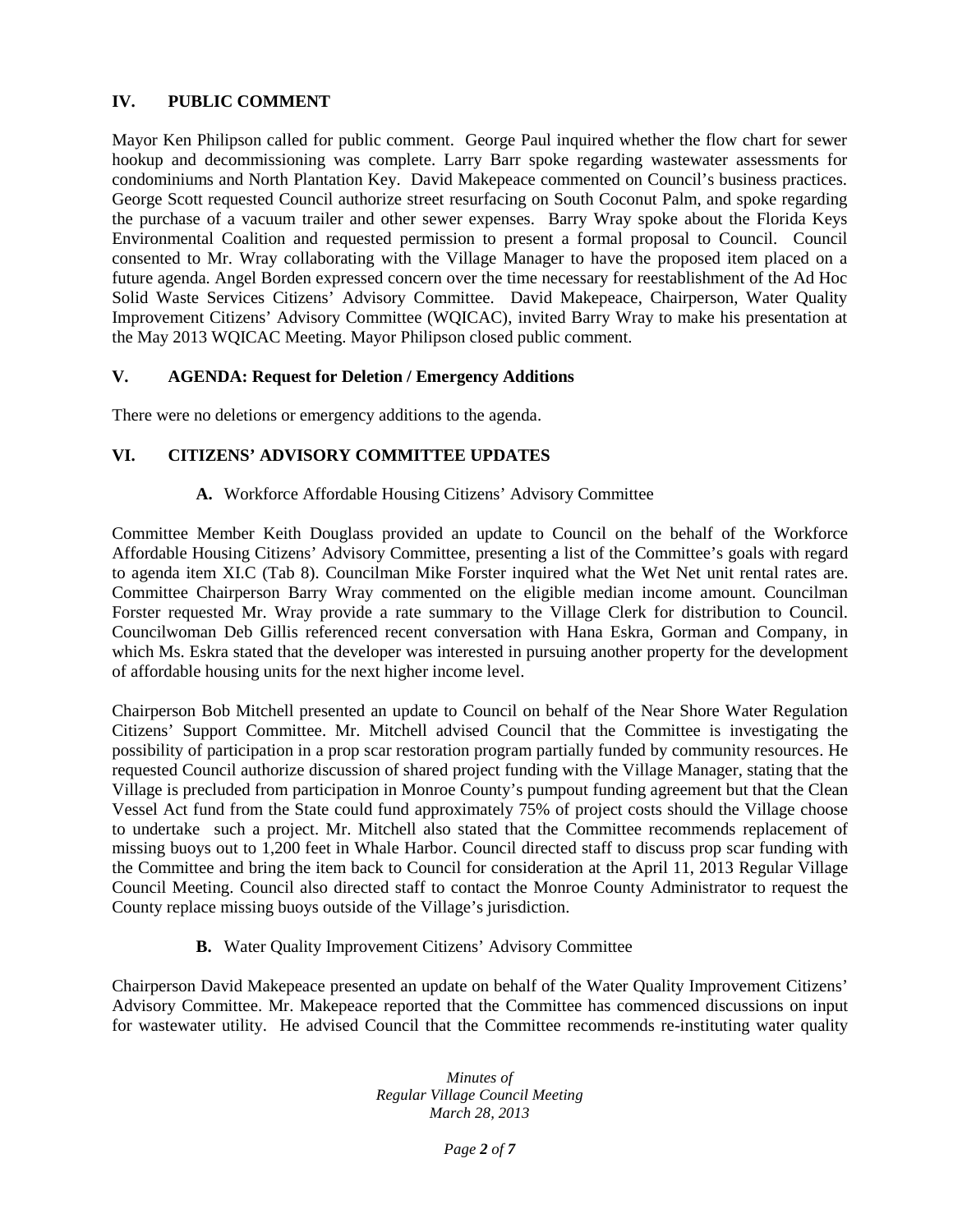testing to establish baseline data for grant applications for canal improvement projects. The Committee is also recommending the Council pursue grant funding for canal and storm water improvements.

### **VII. VILLAGE MANAGER REPORTS AND UPDATES**

The Village Manager presented no reports or updates.

## **VIII. CONSENT AGENDA**

**A.** Minutes: **TAB 1**

February 11, 2013 Village Council Joint Workshop with the Local Planning Agency

February 28, 2013 Regular Village Council Meeting Executive Session (Case No. 10-CA-334-P)

February 28, 2013 Regular Village Council Meeting

Councilwoman Deb Gillis offered a motion to approve the consent agenda. Vice Mayor Ted Blackburn seconded the motion. Council voted all in favor. The motion passed 5-0.

## **IX. ORDINANCES**

**A.** First Reading – Comprehensive Plan Text Amendment Regarding **TAB 2** Proportionate Share Mitigation for Transportation Concurrency

Village Attorney James White read the title of the ordinance. Senior Planner Kevin Bond presented the staff report. Mayor Philipson opened public comment; there was none. Councilman Dave Purdo offered a motion to approve. Councilwoman Deb Gillis seconded the motion. Council voted all in favor. The motion passed 5-0.

> **B.** First Reading – Land Development Regulations Text Amendment **TAB 3** Regarding Proportionate Share Mitigation for Transportation **Concurrency**

Village Attorney James White read the title of the ordinance. Senior Planner Kevin Bond presented the staff report. Mayor Philipson opened public comment; there was none. Councilman Dave Purdo offered a motion to approve. Vice Mayor Ted Blackburn seconded the motion. Council voted all in favor. The motion passed 5-0.

**C.** Second Reading – Proposed Amendment to Noise Ordinance **TAB 4**

Village Attorney James White read the title of the ordinance. Village Manager Ed Koconis presented the staff report. Councilman Mike Forster expressed concern over the proposed language and requested a Village Council Workshop to further discuss amending the current noise ordinance.

Mayor Ken Philipson opened public comment. Larry Barr opined that there should be standard ordinance enforcement criteria. David Ball stated that he was being denied the right of quiet enjoyment of his

> *Minutes of Regular Village Council Meeting March 28, 2013*

> > *Page 3 of 7*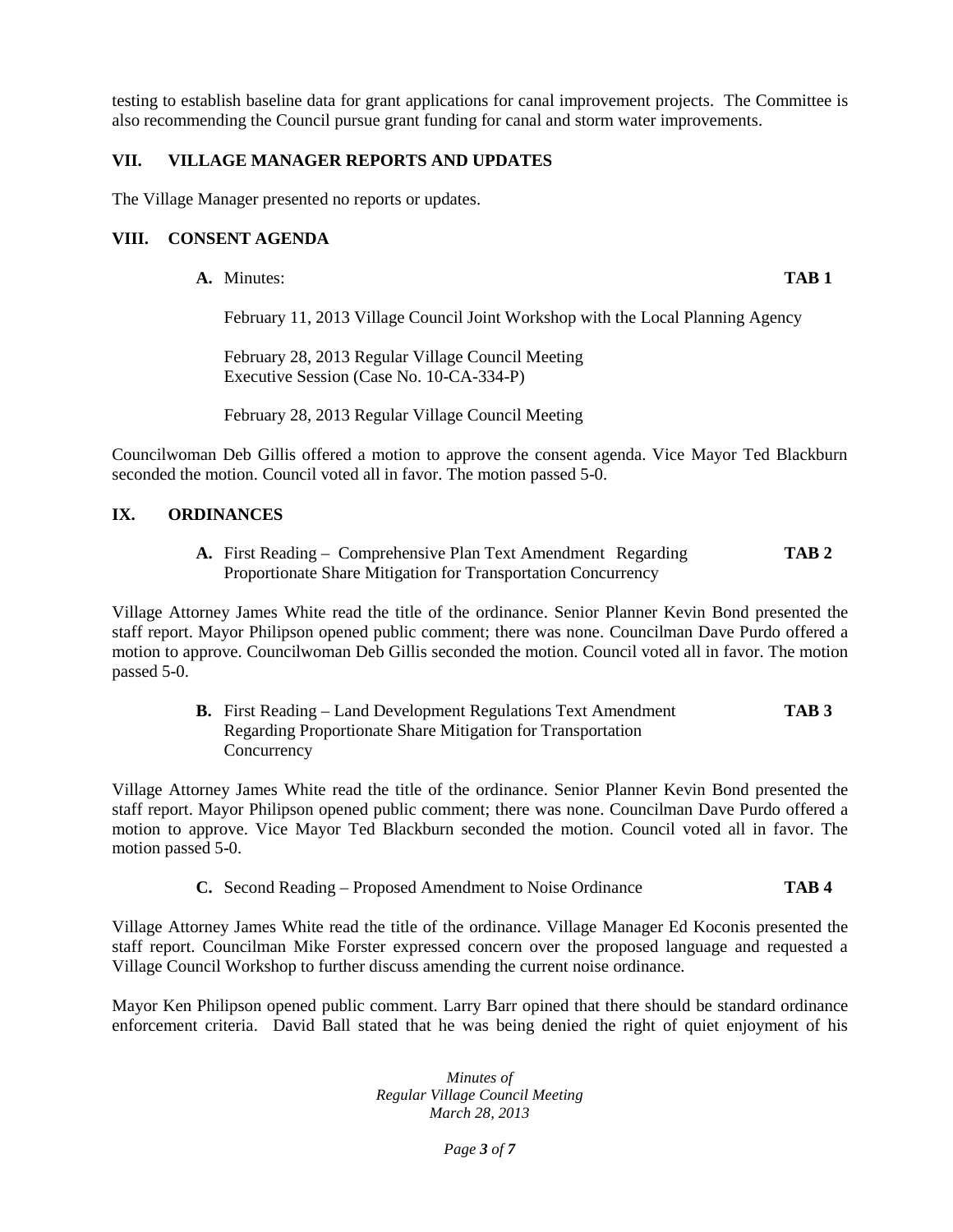property and requested Council amend the ordinance to establish a maximum decibel level. Michael Fink and Boo Shaw spoke in favor of eliminating the Founders Park exemption in the noise ordinance and requested Council clearly outline enforcement steps, contact information and hours. Bernie Kay opined that the existing ordinance is not being enforced. Angel Borden commended Council's decision to hold a Workshop for further discussion of the subject. George Spall recommended staff demonstrate at the Workshop how decibel readers measure noise. Dave Young recommended businesses install noise barriers to reduce disruption of neighbors. Mayor Philipson closed public comment.

Further Council discussion ensued. Councilman Forster offered a motion to table the proposed ordinance. Councilman Dave Purdo seconded the motion. Council voted and the motion passed 3-2, with Mayor Philipson and Vice Mayor Ted Blackburn voting in opposition. Council directed the Village Manager to schedule a Village Council Workshop and encouraged stakeholders in the business community to attend.

> **D.** Second Reading – Amendment to Floodplain Management **TAB 5** Standards Ordinance

Village Attorney James White read the title of the ordinance. Senior Planner Kevin Bond presented the staff report. Mayor Ken Philipson opened public comment; there was none. Councilwoman Deb Gillis offered a motion to approve. Councilman Mike Forster seconded the motion. Council voted all in favor. The motion passed 5-0.

### **X. QUASI-JUDICIAL**

No quasi-judicial items were presented.

#### **XI. RESOLUTIONS**

**A.** Resolution Approving Operating Agreement with Green Turtle Island School, **TAB 6** Inc. for Green Turtle Hammock Park

Village Attorney James White read the title of the resolution. Public Works and Parks & Recreation Director John Sutter presented the staff report. Finance Director Maria Aguilar reported on the budget impact, advising Council that insurance coverage on the property is currently limited to property and casualty insurance, with no coverage for flood or windstorm. Ms. Aguilar requested Council direction regarding the acquisition of additional coverage. She also noted the agreement requirement that the Village pay the wastewater assessment and hookup for the property, an approximate cost of \$50,000. Village Attorney Nina Boniske noted the significant improvements detailed in the Exhibit G Development Schedule to be made to the property by Green Turtle Island School/Jacoby Group. Councilman Mike Forster summarized the project background for the public's benefit. Vice Mayor Ted Blackburn discussed the long-term benefits and requested discussion of additional property insurance be deferred to coordinate with Fiscal Year 2013-2014 budget discussions. Public Works and Parks & Recreation Director John Sutter advised Council that the Agreement is contingent upon approval by the Florida Communities Trust.

Mayor Philipson opened public comment; there was none. Councilman Dave Purdo offered a motion to approve. Councilwoman Deb Gillis seconded the motion. Council voted all in favor. The motion passed 5- 0.

> *Minutes of Regular Village Council Meeting March 28, 2013*

> > *Page 4 of 7*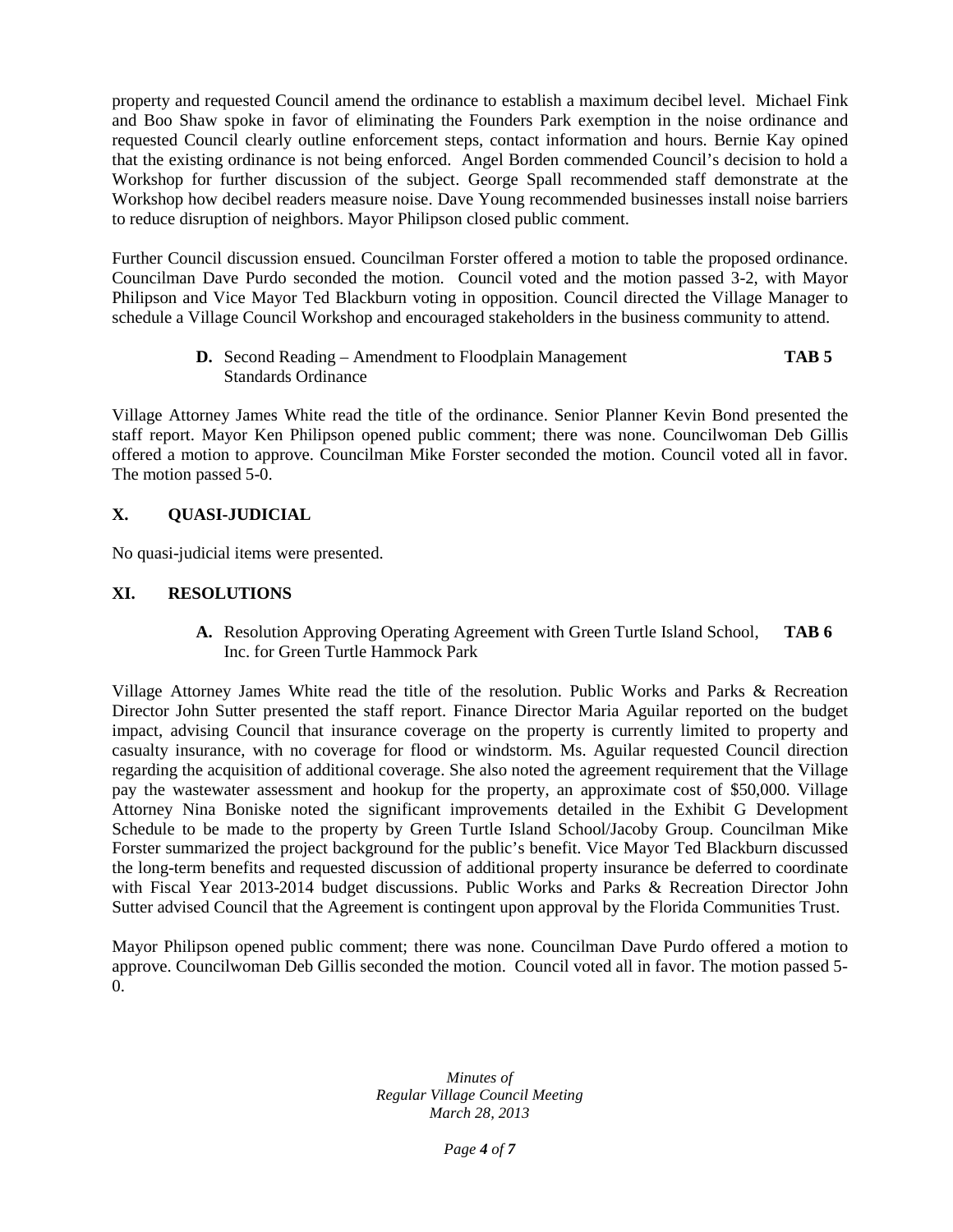**B.** Resolution Approving Amendment #1 to State Revolving Fund Loan **TAB 7** Agreement # WW882020

Village Attorney James White read the title of the resolution. Finance Director Maria Aguilar presented the staff report and provided clarification on variable capitalized interest. Mayor Ken Philipson opened public comment; there was none. Councilwoman Deb Gillis offered a motion to approve. Councilman Mike Forster seconded the motion. The motion passed 5-0.

> **C.** Proposed Resolution Adopting a Sewer Connection Subsidy Program **TAB 8** for Deed-Restricted Affordable Residential Dwelling Units

Village Attorney James White read the title of the ordinance. Committee Liaison Kevin Bond presented the report. Mayor Ken Philipson opened public comment. Larry Barr urged Council to reimburse owners living in deed restricted affordable dwelling units who have already connected to the wastewater system. Mayor Philipson closed public comment. Vice Mayor Ted Blackburn offered a motion to approve. Councilwoman Deb Gillis seconded the motion. The motion passed 5-0.

> **D.** Resolution Approving Risk Management and Insurance Consulting **TAB 9** Services Engagement Letter and Increase to Not-to-Exceed Amount

Village Attorney James White read the title of the resolution. Finance Director Maria Aguilar presented the staff report, noting a correction to the resolution to reflect a not-to-exceed amount of \$34,900.00. Mayor Ken Philipson opened public comment; there was none. Councilwoman Deb Gillis offered a motion to approve as corrected. Councilman Dave Purdo seconded the motion. The motion passed 5-0.

> **E.** Resolution – Approval of the Residential Building Permit Allocation **TAB 10** System Ranking and Awards: Quarter 1 of 2013

Village Attorney James White read the title of the resolution. Village Manager Ed Koconis presented the staff report. Mayor Ken Philipson opened public comment; there was none. Councilwoman Deb Gillis offered a motion to approve with corrections. Councilman Dave Purdo seconded the motion. The motion passed 5-0.

#### **XII. MOTIONS**

**A.** Staff Pay Adjustments – Councilwoman Gillis / Councilman Purdo

Councilwoman Deb Gillis requested discussion of this item be deferred to the April 11, 2013 Regular Village Council Meeting; Council concurred.

#### **XIII. WASTEWATER MATTERS**

#### **A.** Wastewater Project Update

Wastewater Program Manager Greg Tindle presented the staff report.

*Minutes of Regular Village Council Meeting March 28, 2013*

*Page 5 of 7*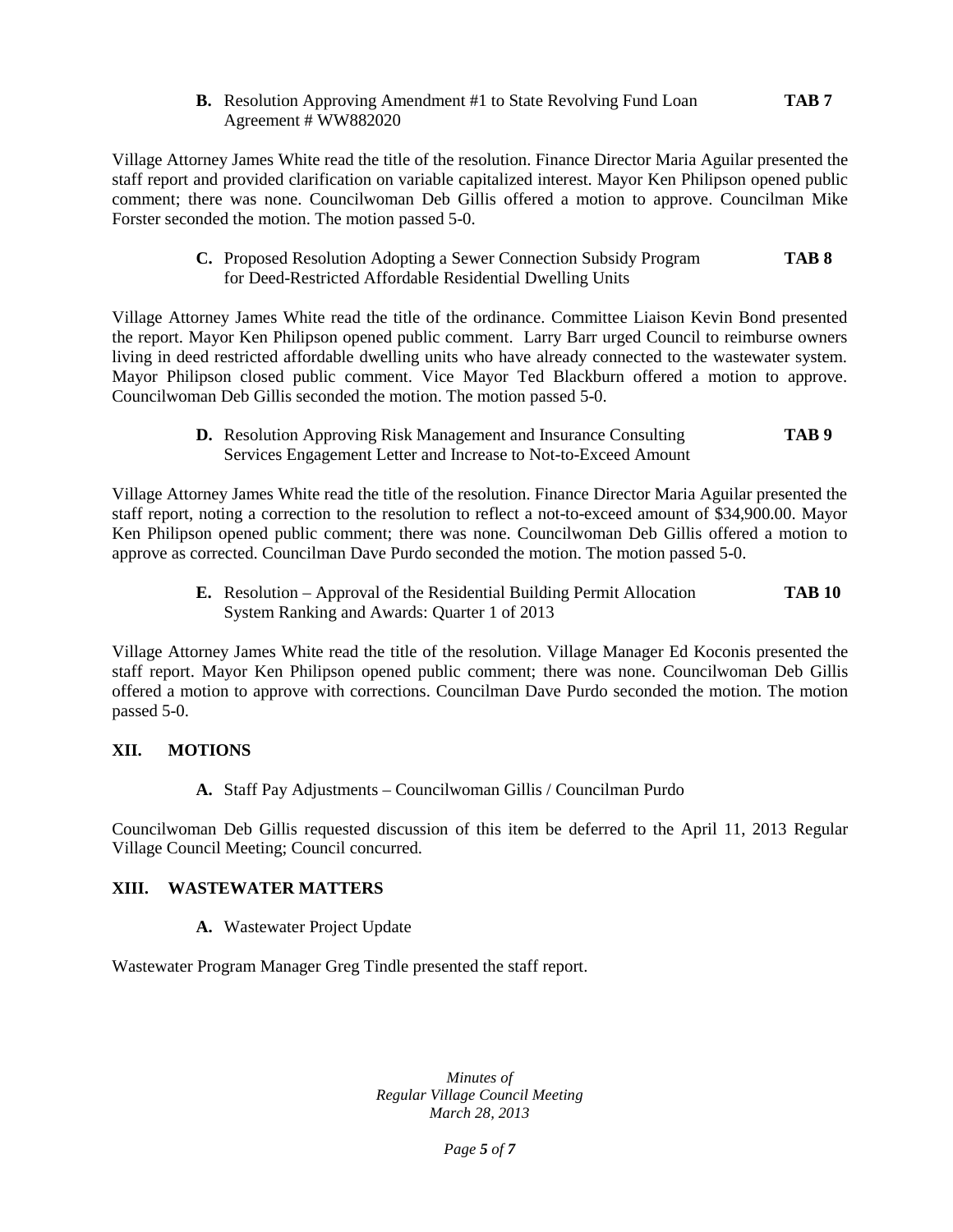### **B.** Monthly Project Report for the Period 01/28/13 thru 02/24/13 **TAB 11**

Wade Trim, Inc. Vice President Tom Brzezinski presented the staff report and discussed paving on South Coconut Palm. Councilman Dave Purdo expressed concern regarding lateral line installation Village-wide. Mayor Ken Philipson called for public comment. Larry Barr encouraged Council to provide a list to the public of individuals/companies qualified to install residential low pressure systems connections. Mayor Philipson closed public comment.

> **C.** Discussion and Direction Regarding Wastewater Phase II Assessment and **TAB 12** Monthly Wastewater Rate Structure and Methodology

Wastewater Program Manager Greg Tindle introduced Camille Tharpe, Government Services Group (GSG). Ms. Tharpe delivered a PowerPoint presentation to Council and recommended adoption for the Phase II wastewater assessment of the same rate structure and methodology utilized for the Phase I assessment. Councilwoman Deb Gillis clarified that each condo is one (1) EDU, regardless of how many units are in the condo. Tony Hairston, Raftelis Financial Consultants, delivered a PowerPoint presentation entitled Monthly Wastewater Rate Methodology. Councilman Dave Purdo requested the PowerPoint presentation be placed online for public viewing.

Mayor Ken Philipson called for public comment. Larry Barr inquired if rates would be capped at 12,000 gallons. Joe Wieselberg inquired whether future grant funding would reduce anticipated monthly bills. George Spall questioned the amount the Florida Keys Aqueduct Authority would charge the Village to bill customers and whether the Village would receive a portion of any late fees assessed. Mayor Philipson closed public comment.

Council directed staff to proceed as outlined in the presentation. Mr. Tindle advised Council that staff would bring forth a resolution at a future Village Council Meeting to increase the not-to-exceed amount of GSG's current engagement letter. Councilman Purdo requested staff advise Council in the future as to how the Cities of Key Largo and Marathon bill commercial laundromats.

## **XIV. MAYOR / COUNCIL COMMUNICATIONS**

**A.** Village Manager's Performance Evaluation – Village Council **TAB 13**

Council deferred the Village Manager's Performance Evaluation until the Regular Village Council Meeting following the Ad Hoc Planning and Development Services Committee report.

> **B.** Discussion Regarding Village Manager's Employment Agreement – **TAB 14** Councilman Mike Forster

Council deferred discussion regarding the Village Manager's Employment Agreement until the Regular Village Council Meeting following the Ad Hoc Planning and Development Services Committee report.

# **XV. VILLAGE ATTORNEY / VILLAGE MANAGER COMMUNICATIONS**

Village Manager Ed Koconis requested direction from Council to work with the Florida Keys Mosquito Control District to develop a lease agreement for use of the District-owned property located behind Fire

> *Minutes of Regular Village Council Meeting March 28, 2013*

> > *Page 6 of 7*